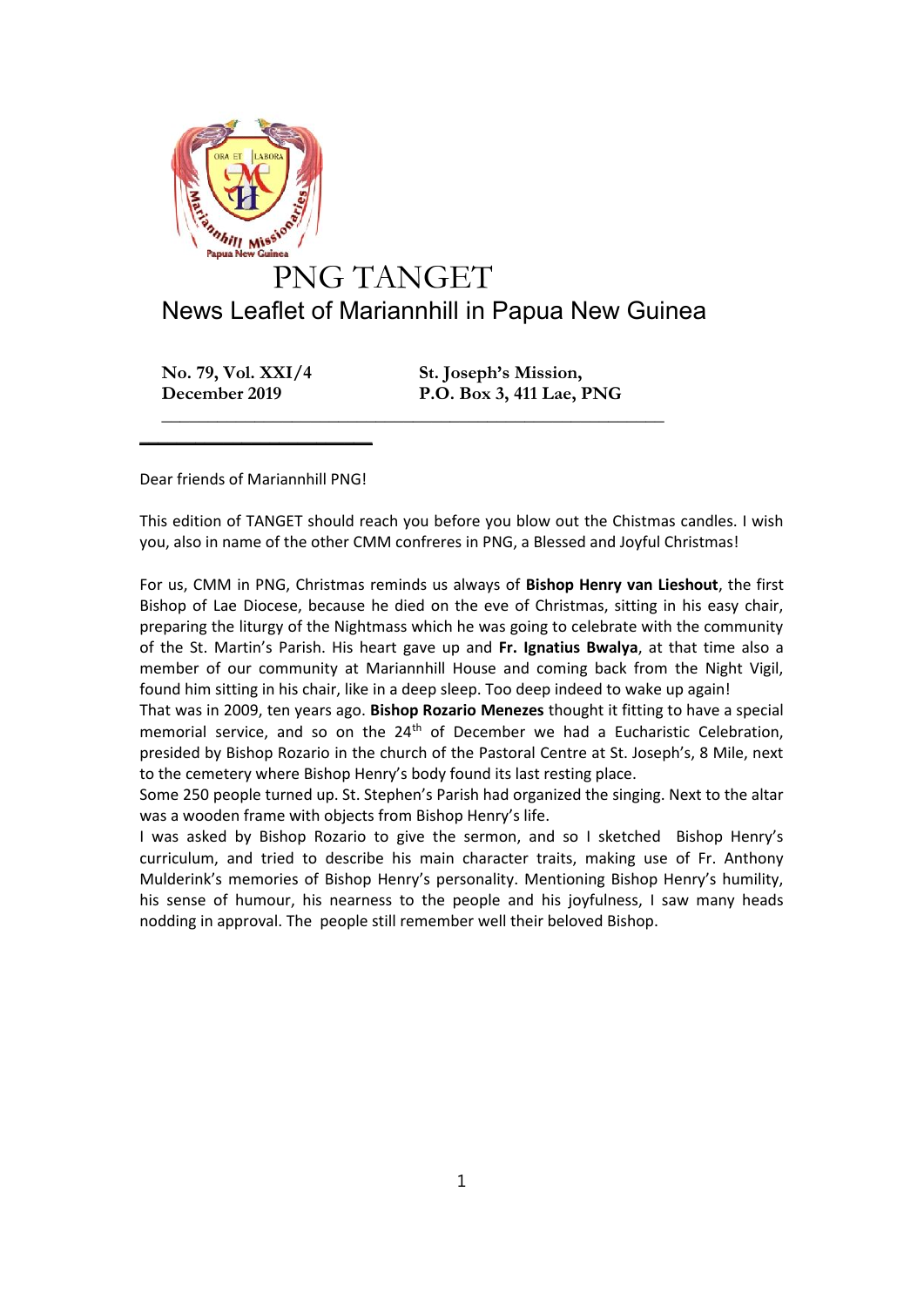

Remembering Bishop Henry van Lieshout, cmm

It was nice to have the crib already installed in the church. Christmas gives exactly the family atmosphere of humble humanity proper of late Bishop Henry. It was also this atmosphere that surrounded his going to the Father's House.



The crib in front of the altar at St. Joseph's church

After Mass we went a moment to the cemetery, where **Fr. Roland Masima Matoyi**, our Regional Superior, led a short prayer and the blessing of the grave. Then refreshment and some snacks were offered at the Pastoral Centre.

In January we shall have another special celebration, remembering at its first annivesary the sudden death of **Bishop Christian Blouin, cmm**.

That will be already 2020. The twenty first century is nearly coming of age, and kids are thinking that smart phones have always been there, while the older ones among us are still struggling to find their way in the dense media traffic.

Talking about the media, our much praised **Catholic Radio of Lae Diocese** is silent since the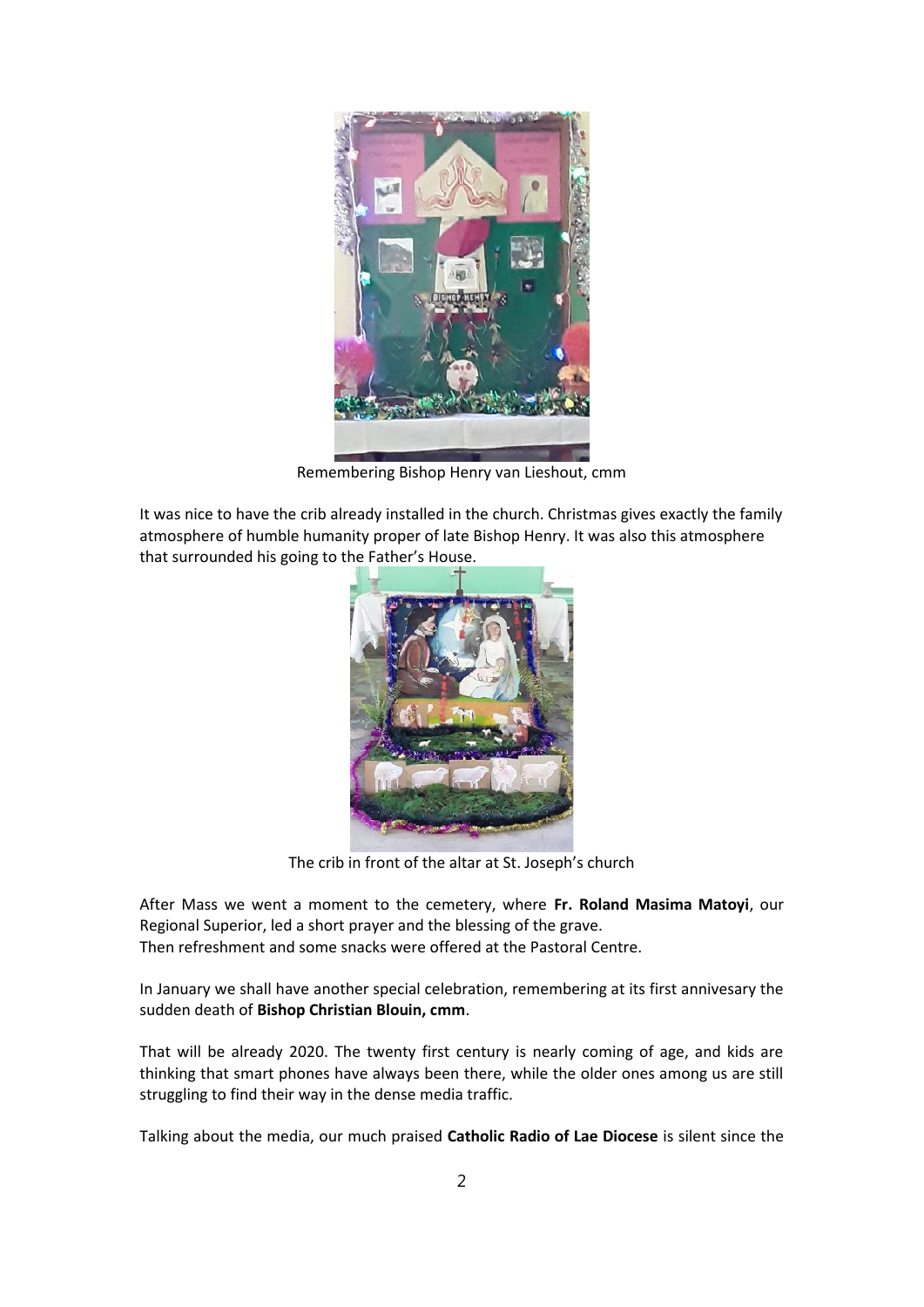10<sup>th</sup> of December due to a technical failure. The STL receiver at the tower is not working. Repair is expected to take place in January. In the meantime you have to content yourself with the BBC or he ABC.

Our confrere **Deacon Daniel Apas** is having this year a special Christmas, more identified with Christ's suffering than with his birth. Ten days ago he suffered a backlash in his health and is since then in the hospital. Not only we, his confreres, but also his family is near to him. Especially his nephews, who must love uncle Daniel very much, are nearer to him than the shepherds to the crib and accompany him litterally day and night. We wish deacon Daniel a speedy recovery.

On Thursday, 12 December, we celebrated the 50<sup>th</sup> birthday of **Sister Pauline Mpongo, CPS.** Also the three new priests from India who have already come to Lae to join our diocese, were invited.

Bishop Rozario, aware of the shortage of priests in the diocese, has dedicated already quite some time and energy in contacting Congregations that could provide more personnel. In January another Congregation, speciali-zed in Education, is due to provide three Brothers, who will take care of the Catholic Schools in Lae Diocese. They are very welcome, as at present and according to news commentaries, the level of school education in the country is going down.



Sister Pauline, ready to blow out the candles and cut the cake.

This Christmas there are only two CPS Sisters in Lae as **Sister Pascal Nyadmadzawo** went on home-leave and **Sister Michaela Kim** had to go home to Korea due to her mother's delicate health.

In the light of the latest Appostolic Letter of **Pope Francis**, entitled "Admirabile Signum", which talks about the importance of the Nativity Scene, Bishop Rozario has announced what seems to be a "first" in Lae Diocese, namely a crib-compe-tition. Today, the  $26<sup>th</sup>$  of Decem-ber, he went with a jury and accompanied by many more faithful, from parish to parish to see the cribs prepared and evaluate them so that a winner can be proclaimed. Some parishes have done a great job and made cribs even too big to have a place within the parish church, like the one at St. Stephen's parish, made with live size figures. No surprise that pigs, our national house-animal by excellence, take the place of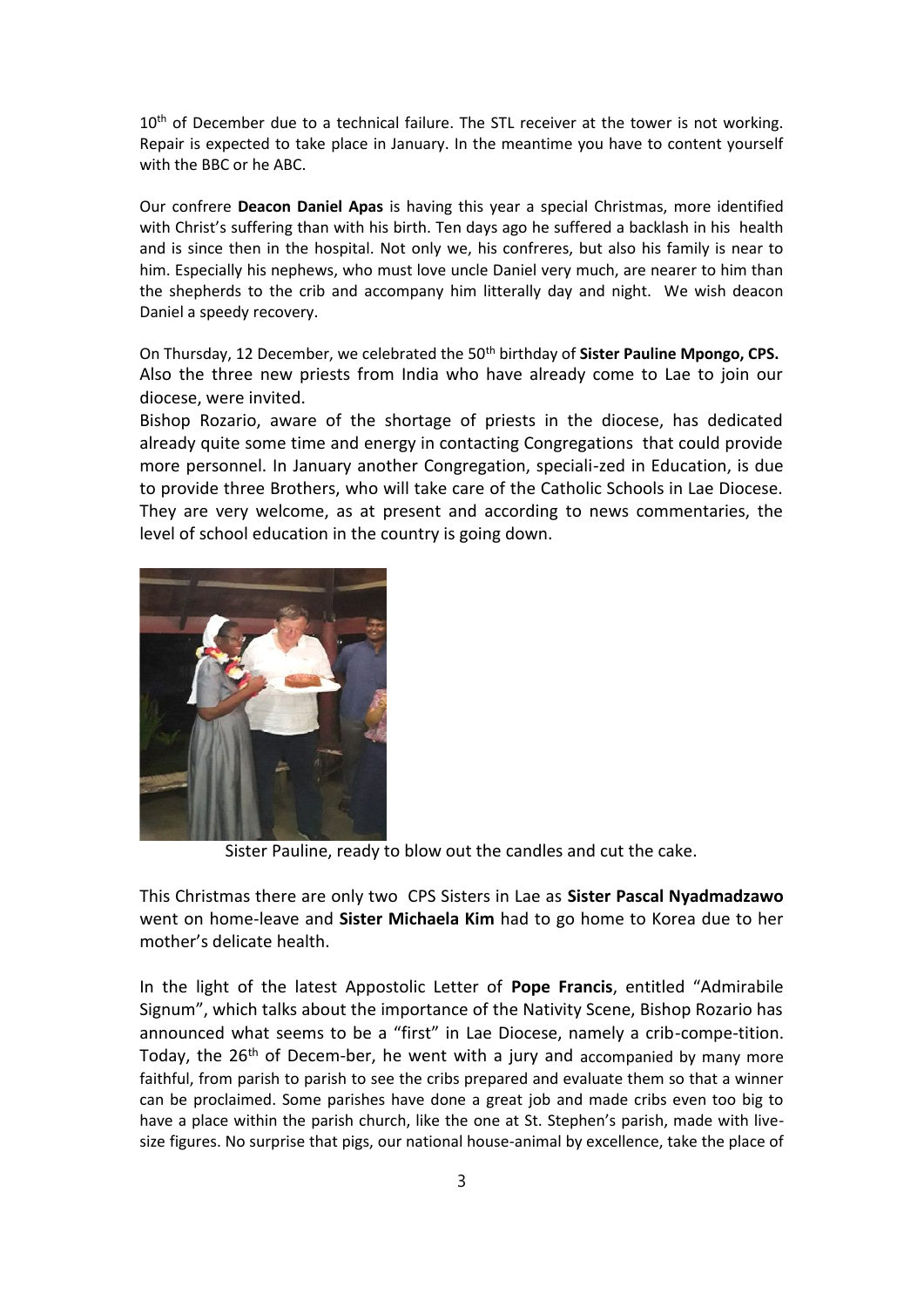ox and donkey, although not necessarily in the sense of Isaiah, 1.2-3.



The crib at St. Stephen's Parish with live size figures.

The initiative, centering the attention of the faithful on the event of the Nativity, is much needed here, as Christmas entered PNG when Santa Klaus was already conquering the market, by now occupying every corner of house and home, and leaving no space for the little Jesus.

By the way, famous became this year the crib called "Let mum rest" thanks to the commentaries of Pope Francis. He stressed that this crib shows in a beautiful way the tenderness and solidarity so much needed in family life today.



## **Let mum rest!**

As to **national news** the most important event of the last months was the referendum in Bougainville.

The Autonomous Region of Bougainville held a referendum, in compliance with and as part of the Peace Agreement between Bougainville and the Govern-ment of PNG of 2001: The people of Bougainville had to choose between independence and greater autonomy.

On 12 December the newspaper published the results: nearly **98%** of the valid votes were in favor of independence.

The Peace Agreement, however, rules that the referendum is not binding. The final decision will be taken by the Parliament of PNG.

That means: We have a wide-open door for a possible conflict between the official arrange-ment and the feelings of nearly the whole of Bougainville – long live independence! With that we have  $-$  parallel to the European Brexit  $-$  our own Bouxit, with probably as many years of uncertainty.

Dear friends, I wish you all, in name of all confreres here in PNG, a beautiful Christmas-time and a good start of the new year 2020!